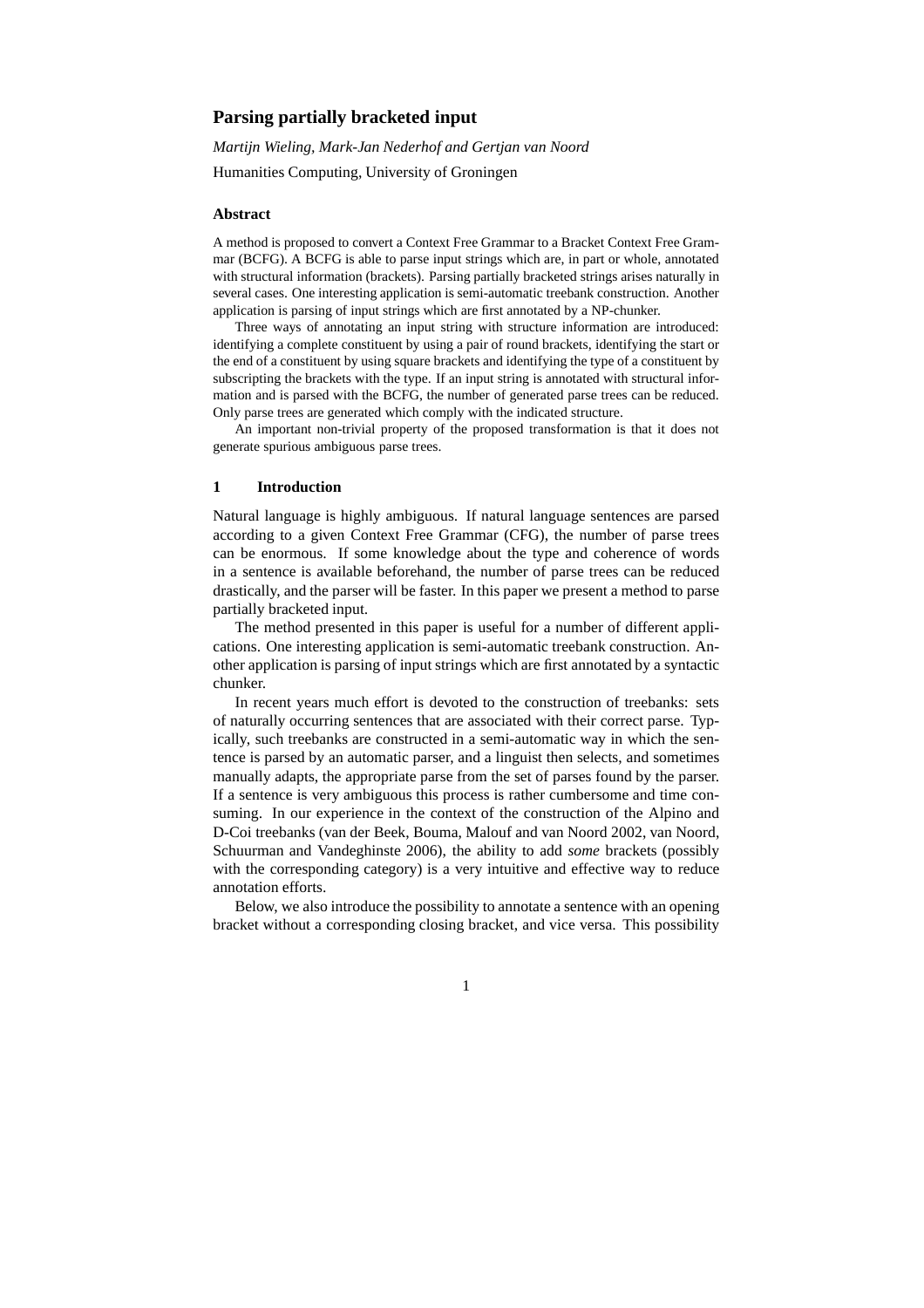is motivated by the second application: parsing input that is pre-processed by a chunker. A chunker is an efficient program which finds occurrences of some syntactic categories (typically noun phrases). If a reliable and efficient chunker is available, syntactic parsing can be faster by using that chunker in a preprocessing stage. One common implementation strategy which goes back to Ramshaw and Marcus (1995) is to use techniques originally developed for POS-tagging, and to encode the start and end of chunks in the POS-tag inventory. Such chunkers are able to detect where a chunks starts, or where a chunk ends, but the fact that the beginning and the end of a chunk are supposed to co-occur is not inherent to the technique, but is usually added as an ad-hoc filter on the output. The ability of our method to allow independent opening and closing brackets in the input implies that this ad-hoc filter is no longer needed. It remains to be investigated if this improvement has empirical benefits as well.

In the past, researchers have experimented with techniques where pairs of parentheses are used to group constituents of an input string, such that fewer parse trees are generated. In Pereira and Schabes (1992) as well as Stolcke (1995) a method is given to adapt an existing parse algorithm (inside-outside and Earley) in such a way that it works faster with input strings which are annotated with pairs of parentheses. In McNaughton (1967) and Knuth (1967) features of a parenthesis grammar are discussed where brackets are added at the start and end of every production rule,  $A \rightarrow (a)$ . In their bracketed context free grammar, Ginsburg and Harrison (1967) add additional information by subscripting brackets with unique indexes,  $A \rightarrow [1 \ a \ 1]$  and  $A \rightarrow [2 \ b \ 1]$ .

In our research, we have focused on finding an automatic procedure to convert a given CFG to a Bracket Context Free Grammar (BCFG). A BCFG can parse the same input strings as the CFG, but in addition these input strings may be annotated in part or whole with legal structural information. By providing knowledge about the structure of an input string, the number of parse trees can be reduced and a correct parse can be found earlier. A property of the proposed transformation is that it does not generate spurious ambiguous parse trees. This property is nontrivial, as shall be shown later.

In the following section we indicate how an input string can be annotated with structural information by using brackets. In the third section a recipe is given to convert a CFG to a BCFG which can parse the annotated input strings. Features of the recipe are discussed in section 4, before the conclusion is given in section 5.

## **2 Annotating an input string with structural information**

In previous studies (e.g. McNaughton (1967) and Knuth (1967)) structural information of the input string was added by placing a pair of brackets around each constituent (a chunk) of the input string. Our method also allows partly annotated (incomplete) input strings:

( The cat ) ( has caught ( a mouse ) ).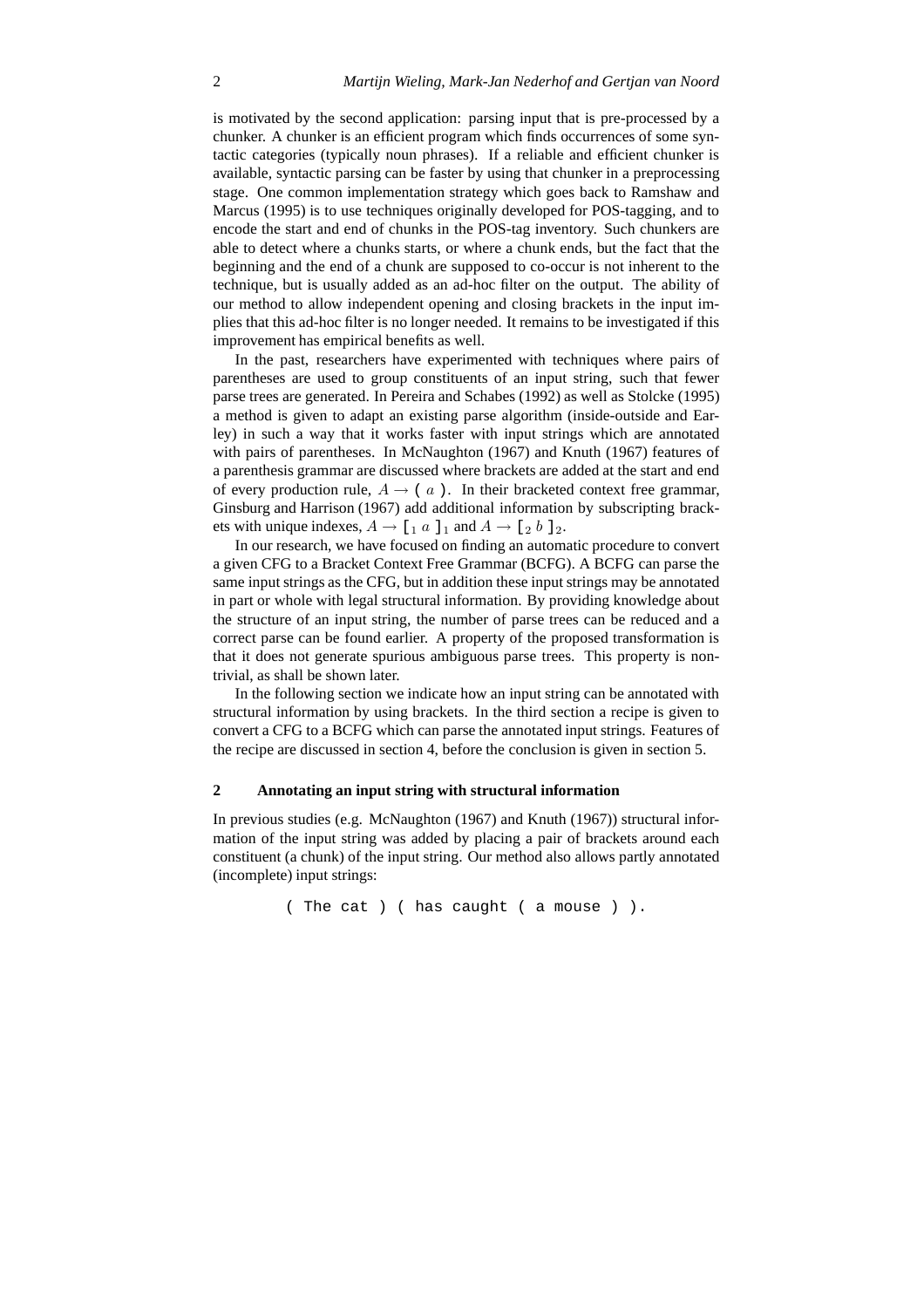Three chunks can be distinguished here: The cat, a mouse and has caught a mouse.

It is also possible that knowledge about the type of the chunk is present (for example a noun phrase or a verb phrase, NP or VP). It should be possible to store this information, since more information about the structure may reduce the number of possible parse trees. In our model we will indicate the type of a chunk by subscripting the brackets of the chunk with this type. This way differs from Ginsburg and Harrison (1967), in which each production rule contains a pair of uniquely indexed brackets  $(A \rightarrow [1 \dots 1]_1)$ . Another difference is that in our annotation method incomplete input strings are possible. Note that each bracket in a pair of brackets must have the same subscript:

The cat ( $_{VP}$  has caught ( $_{NP}$  a mouse ) $_{NP}$  ) $_{VP}$ .

Besides allowing incomplete input strings, our method also allows for inconsistent input strings. In this case the number of opening brackets does not equal the number of closing brackets. We will use square brackets to indicate the start and/or the end of a chunk individually ([ and ]). In this case information about the structure of an input string is also present - although more limited than in the other case. Note that it is possible that an opening square bracket and a closing square bracket *may* form a chunk, as is shown in the following inconsistent input string:

The cat  $[v_P]$  has caught  $[v_P]$  a mouse ].

In this case it is left undecided which pair of brackets form a chunk. When certainty exists about the beginning and end of the same chunk, it is better to use the round brackets to indicate all knowledge about the structure.

Three methods can be used to indicate knowledge about the structure of an input string:

- Define a complete chunk:  $(\dots)$
- Define the start and/or end of a chunk: [ and ]
- Define type A of a chunk:  $[A, I_A, (A, \ldots)A]$

The three methods can be combined as can be seen in the examples below:

( The cat ) [ $_{VP}$  has caught ( $_{NP}$  a mouse ) $_{NP}$ .

 $\begin{bmatrix}V_{\text{VP}} & V_{\text{NP}} & \text{The mouse} \end{bmatrix}$  alked through  $\begin{bmatrix}V_{\text{NP}} & \text{the barn}\end{bmatrix}$ .

It was mentioned earlier that each single bracket in a pair of typified brackets should have the same subscript. It is also possible to subscript only one of the brackets, after which (in a separate processing step) both brackets should be given the same subscript. For this method it is necessary to find out which round brackets form a pair. This can be realised in a straightforward way. A pair of round brackets is identified by matching an opening round bracket to the nearest closing round bracket, in such a way that the number of opening round brackets equals the number of closing round brackets between them.

In this study, we have restricted ourselves to allow only structural information for non-empty chunks. This decision will be treated in more detail in section 4.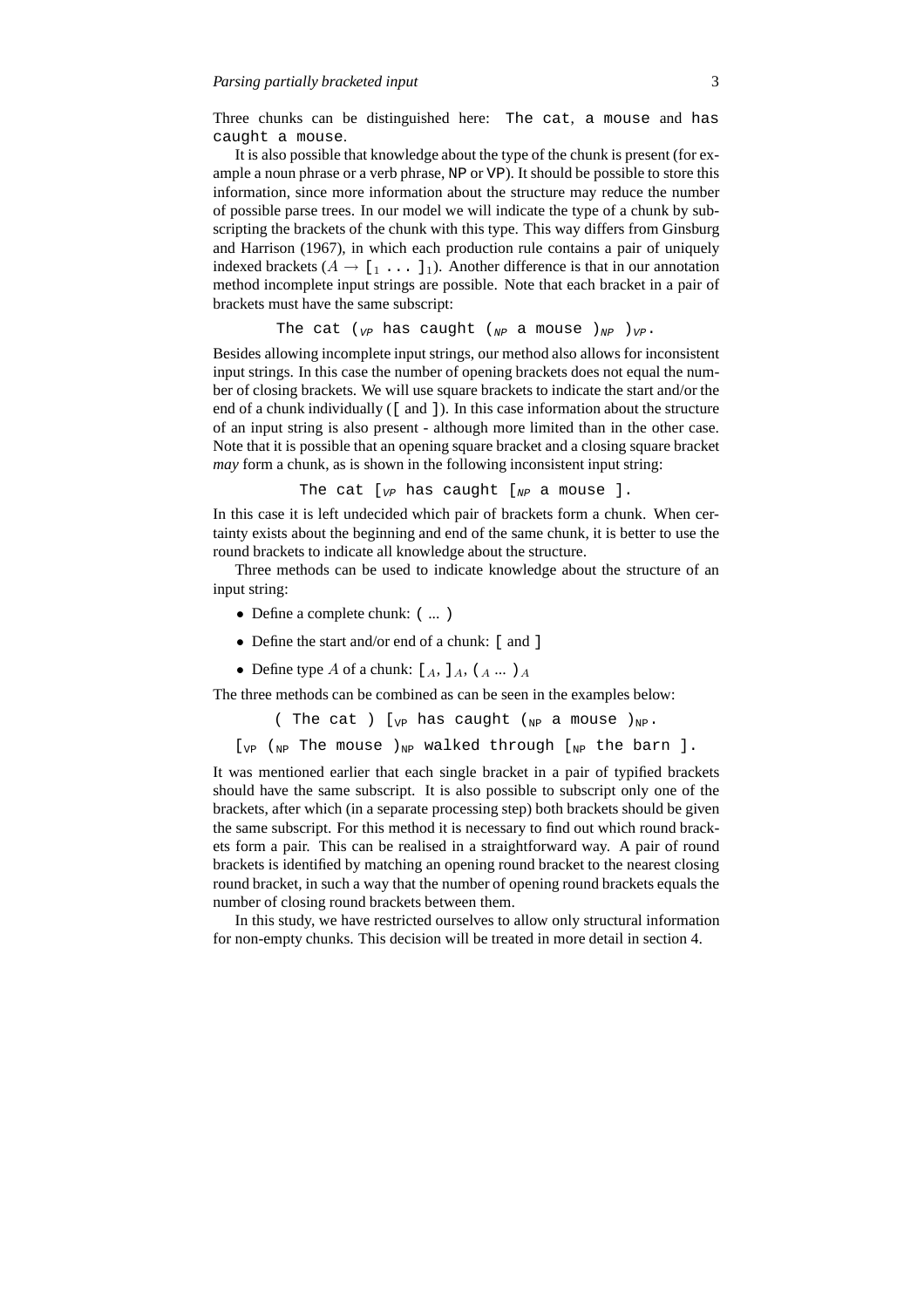# **3 Converting a CFG to a BCFG**

In the previous section we indicated how structural information can be added to an input string by using brackets and subscripts. The following step is to convert the original CFG to a grammar which can also parse the round and square brackets (a BCFG). Note that if the structure symbols are in the set of terminals of the original CFG, other structure symbols should be chosen.

# **3.1 Ambiguity problems**

A first approach to create the new grammar is to generate for each production rule in the CFG,  $A \rightarrow \ldots$ , the following 11 production rules in the BCFG  $G_f$ :

 $A \rightarrow \cdots$  $A \rightarrow \dots$ ]  $A \rightarrow$  ...  $I_A$  $A \rightarrow [\cdot \cdot \cdot \cdot$  $A \rightarrow [\dots]$  $A \rightarrow \begin{bmatrix} \dots \\ A \end{bmatrix}$ <br>  $A \rightarrow \begin{bmatrix} A & \dots \\ A & \dots \end{bmatrix}$  $A \rightarrow \begin{bmatrix} A & \cdots \\ A & \cdots \end{bmatrix}$ <br>  $A \rightarrow \begin{bmatrix} A & \cdots \\ A & \cdots \end{bmatrix}$  $A \rightarrow [A \dots]$ <br>  $A \rightarrow [A \dots]$  $\rightarrow$  [A ... ]A  $A \rightarrow (\ldots)$  $A \rightarrow (\begin{matrix} A & \cdots & A \end{matrix})_A$ 

In this way all possible configurations of brackets are represented and no parse trees will be generated which do not comply with the indicated structure. The following example illustrates this (the start symbol is A):

$$
\begin{array}{ccc}\nA & \rightarrow & BC \\
A & \rightarrow & CD \\
B & \rightarrow & \text{a} \\
C & \rightarrow & \text{a} \\
D & \rightarrow & \text{a}\n\end{array}
$$

The input string aa can be parsed in two ways with this grammar:

- $A \Rightarrow B C \stackrel{*}{\Rightarrow}$  aa
- $A \Rightarrow C D \stackrel{*}{\Rightarrow}$  aa

If it is known in advance that the second  $\alpha$  is of type  $D$ , this can be indicated by annotating the input string in the following way:  $a \mid_D a$ . To parse this input string, the following generated production rules of  $G_f$  are relevant (the other production rules are left out for simplicity):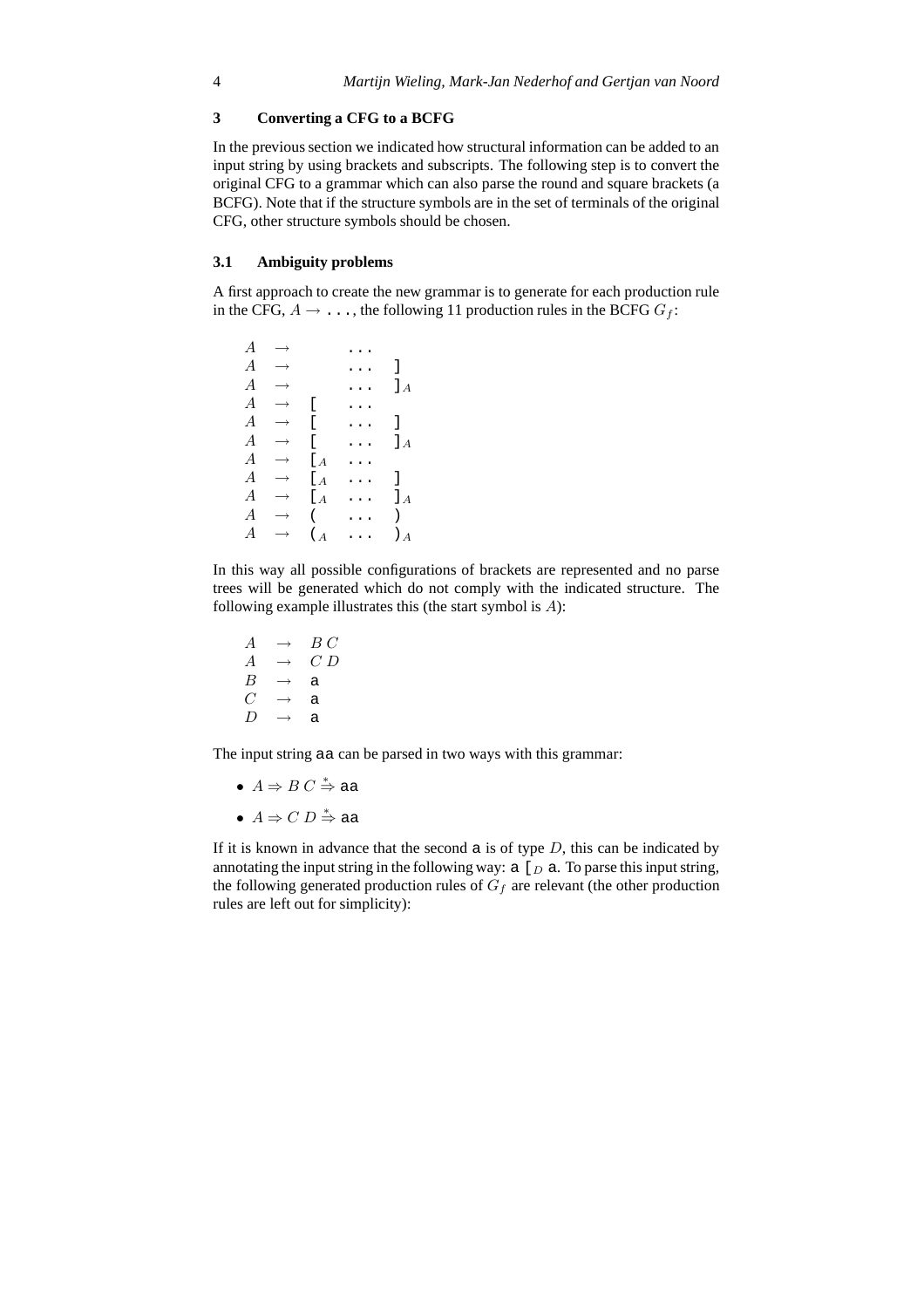| $\overline{A}$   | $\longrightarrow$ |                | B C     |
|------------------|-------------------|----------------|---------|
| $\overline{A}$   | $\longrightarrow$ |                | $C$ $D$ |
| $\boldsymbol{B}$ | $\longrightarrow$ |                | a       |
| $\overline{C}$   | $\rightarrow$     |                | a       |
| D                | $\longrightarrow$ |                | a       |
| D                | $\longrightarrow$ | [ <sub>D</sub> | a       |

The structure symbol can only be matched in the final production rule, therefore the annotated input string can be parsed in one way only:  $A \Rightarrow C D \stackrel{*}{\Rightarrow} a [D]$ 

By applying this naive conversion to generate the BCFG, it is possible that for a given annotated input string a large number of spurious ambiguous parse trees are generated, which map - when the brackets are removed - on the same parse tree according to the original grammar. This is illustrated with the following CFG:

$$
\begin{array}{ccc} A & \to & A \text{ a} \\ A & \to & \text{a} \end{array}
$$

If the input string is  $[A]$  aa, the following generated production rules of  $G_f$  are relevant:

 $A \rightarrow A$  a  $A \rightarrow \text{I}_A A$  a  $A \rightarrow$  a  $A \rightarrow \begin{bmatrix} A & a \end{bmatrix}$ 

Figure 1 shows that the input string  $A$  aa can be parsed in two ways with the BCFG, while only one parse tree exists for the unannotated input string in the original grammar. According to  $G_f$  more parse trees are generated than according to the original CFG, which is of course an undesired property.

The general problem is that  $G_f$  does not fix in which production rule the square bracket ([ or ]) is matched. This problem can occur with typified brackets when a production rule of the same type as the bracket is traversed multiple times before the terminal is reached. For example:  $A \Rightarrow B \Rightarrow C \Rightarrow A \Rightarrow t$  or  $A \Rightarrow B \Rightarrow$  $C \alpha \Rightarrow A \alpha \beta \Rightarrow L \alpha \beta$ . If the type of the (opening) bracket equals A, the bracket can be matched at the first or at the final production rule and multiple spurious ambiguous parse trees are generated. If the brackets are not typified this problem occurs when multiple production rules (non-terminals) are traversed before the terminal is reached. For example:  $A \Rightarrow B \Rightarrow C \Rightarrow \text{t}$  or  $A \Rightarrow \alpha B \Rightarrow \alpha \beta C \Rightarrow$  $\alpha$   $\beta$  t. Because the (closing) bracket can be matched at every non-terminal, again multiple spurious ambiguous parse trees are generated.

If round brackets are used, the ambiguity problem occurs when unit rules are traversed. If the grammar is converted to Chomsky Normal Form, the problem with regard to the round brackets is solved, however the problem with the square brackets still remains.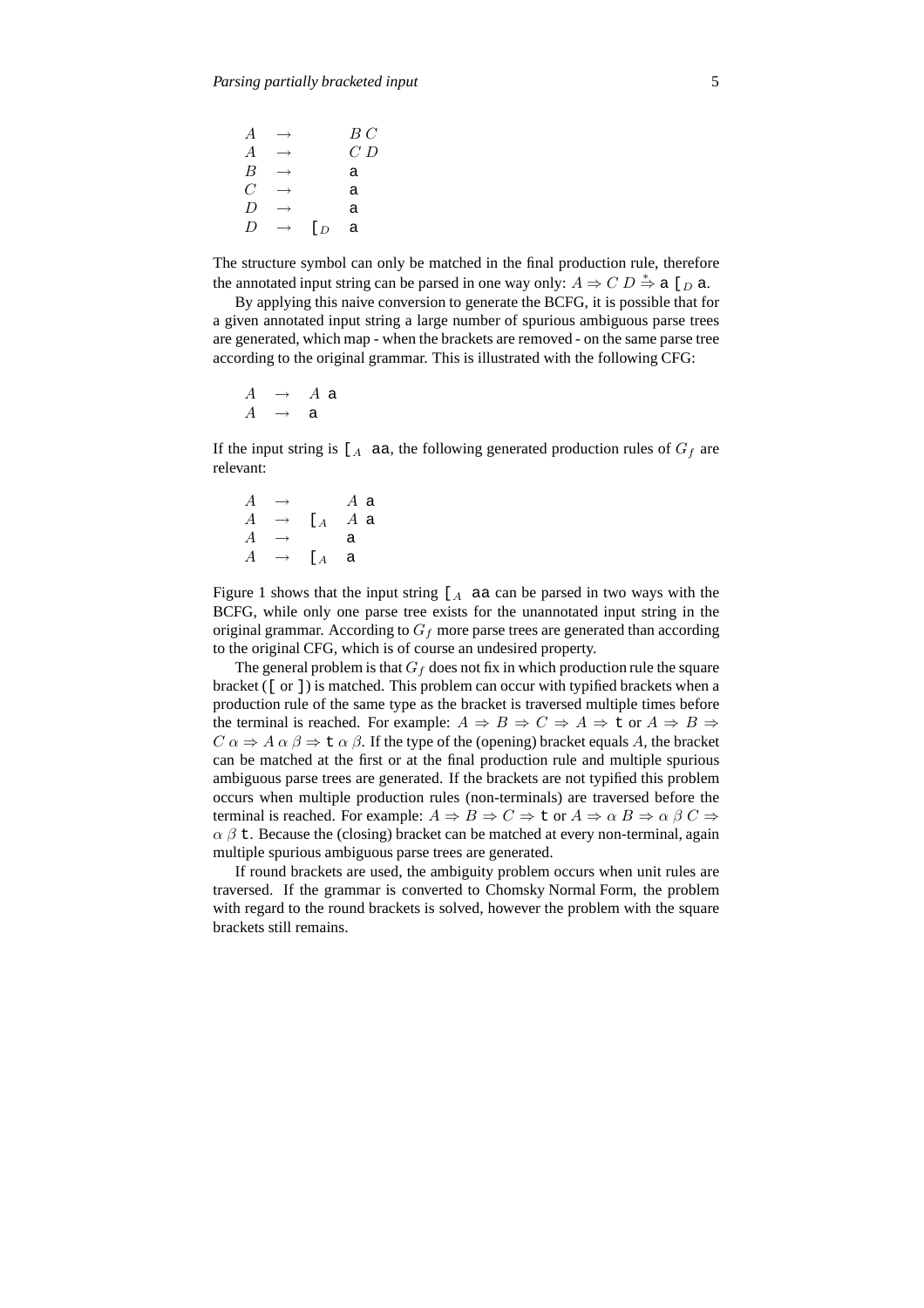

Figure 1: *Parse trees for input* [<sup>A</sup> aa *and* aa *(left: BCFG, right: CFG)*

#### **3.2 Matching brackets as soon as possible**

The problem of the previous approach, was the existence of ambiguity in the moment of matching the brackets. A solution for this problem is to define exactly when a bracket should be matched. In the following we will give a conversion of a CFG to a BCFG which enforces that brackets will be matched as soon as possible.

### **3.2.1 Short introduction to the method**

In the following method a large number of new production rules in the BCFG  $(G)$ are generated for each production rule in the CFG, based on the possible structure symbols. By using two variables ( $s_0$  and  $s'_0$ ) for each production rule in G, the structure symbol expected at the start  $(s_0)$  and at the end  $(s'_0)$  of the current input string are stored. Because it is not always possible to match a certain structure symbol in a production rule, it is necessary to store for each non-terminal in the right-hand side of the production the structure symbols with which these may start and end. This is done by assigning to each non-terminal in the right-hand side of the production rule two variables, which therefore map to the left side of the generated production rules. By using these variables it is enforced that if a matchable square bracket is not matched in a production rule, it can also not be matched in a later stage in the same parse tree. If round brackets are not matched, they can not be matched in a later stage as long as unit rules are encountered. A more in-depth explanation will be given after the conversion scheme is introduced.

When a specific bracket is expected as a start or end symbol of the current input string, this is indicated by setting the value of the variable  $(s_0$  or  $s'_0$ ) equal to this bracket. If no structure symbol may be matched, the symbol  $\varepsilon$  is used to indicate this.

# **3.3 Conversion scheme CFG** → **BCFG**

The following definitions are used with the conversion:

•  $N$ : the set of all non-terminals in the CFG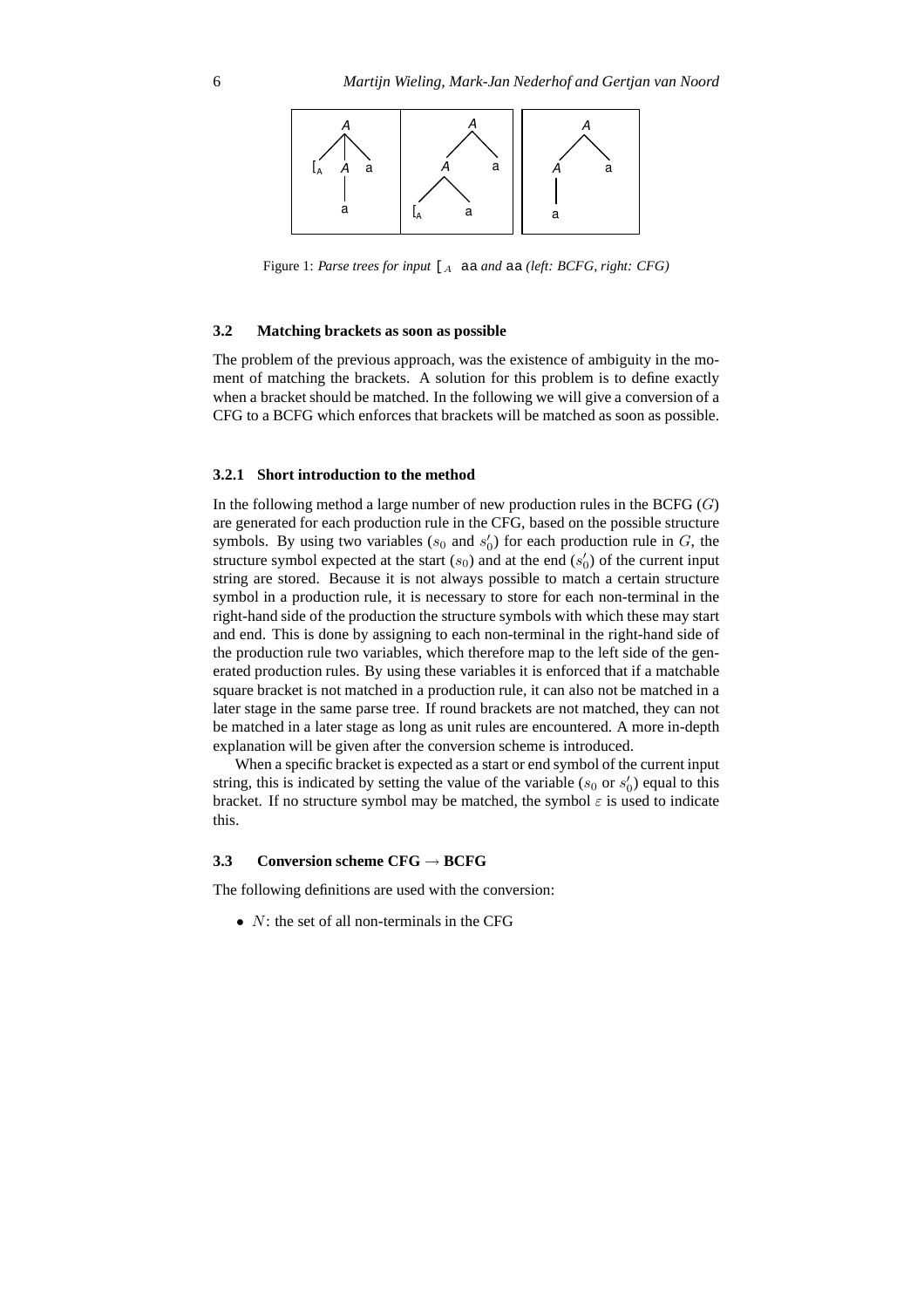- $T$ : the set of all terminals in the CFG
- $\Omega_{\mathfrak{l}} = {\mathfrak{l}}[A: A \in (N \cup \varepsilon)]$
- $\Omega_1 = \{ \, \, \vert \, \, A \in (N \cup \varepsilon) \}$
- $\Omega_i = \{ (A : A \in (N \cup \varepsilon) \}$
- $\Omega_1 = \{ \, \rangle_A : A \in (N \cup \varepsilon) \}$
- $\Omega_b = \Omega_f \cup \Omega_f \cup \varepsilon$
- $\bullet$   $\Omega_{b'} = \Omega_1 \ \cup \ \Omega_1 \ \cup \ \varepsilon$

Note that T must be different from the introduced structure symbols. If this is not the case, different structure symbols must be used. In the BCFG, we add for each production rule of the CFG

$$
A \to X_1 \dots X_m
$$

with  $X_i \in \{N \cup T\}$ , new production rules

$$
A(s_0, s'_0) \to Y X'_1 \dots X'_m Y'
$$

with

- $(s_0, s'_0) \in \Omega_b \times \Omega_{b'}$
- $X_i \in T \Rightarrow X'_i = X_i$
- $X_i \in N \Rightarrow X'_i = X_i(s_i, s'_i), (s_i, s'_i) \in \Omega_b \times \Omega_{b'}$
- Y ∈ {(, [, [A, (A, ε}
- $Y' \in \{ \, \rangle, \, \cdot \, \cdot, \, \cdot \, \cdot, \, \cdot, \, \cdot \}$

Where exactly one condition of 1. and one condition of 2. must hold.

For instance, to make sure an opening square bracket is matched at the first possibility, condition 1a. is used. Condition 1a. indicates that when an opening square bracket has no type or a type corresponding to the current production rule, it must be matched because  $Y$  is also equal to this bracket (see condition 2a. for the closing square bracket case). Alternatively, if no structure symbol may be matched at the start of a sub-string, condition 1h. is used. Condition 1h. indicates that when no structure symbol may be matched at the start of a certain sub-string  $(s_0$  equals ε), this will hold because Y and  $s_1$  must also equal  $ε$  (see condition 2h. for the same case at the end of a sub-string). A detailed explanation of all conditions is given in paragraph 3.4.

1. (a) 
$$
s_0 = [t \land t \in \{A, \varepsilon\} \land Y = s_0
$$
  
(b)  $s_0 \in \Omega_1 \setminus \{[A, [t] \land X_1 \in N \land Y = \varepsilon \land s_1 = s_0\}$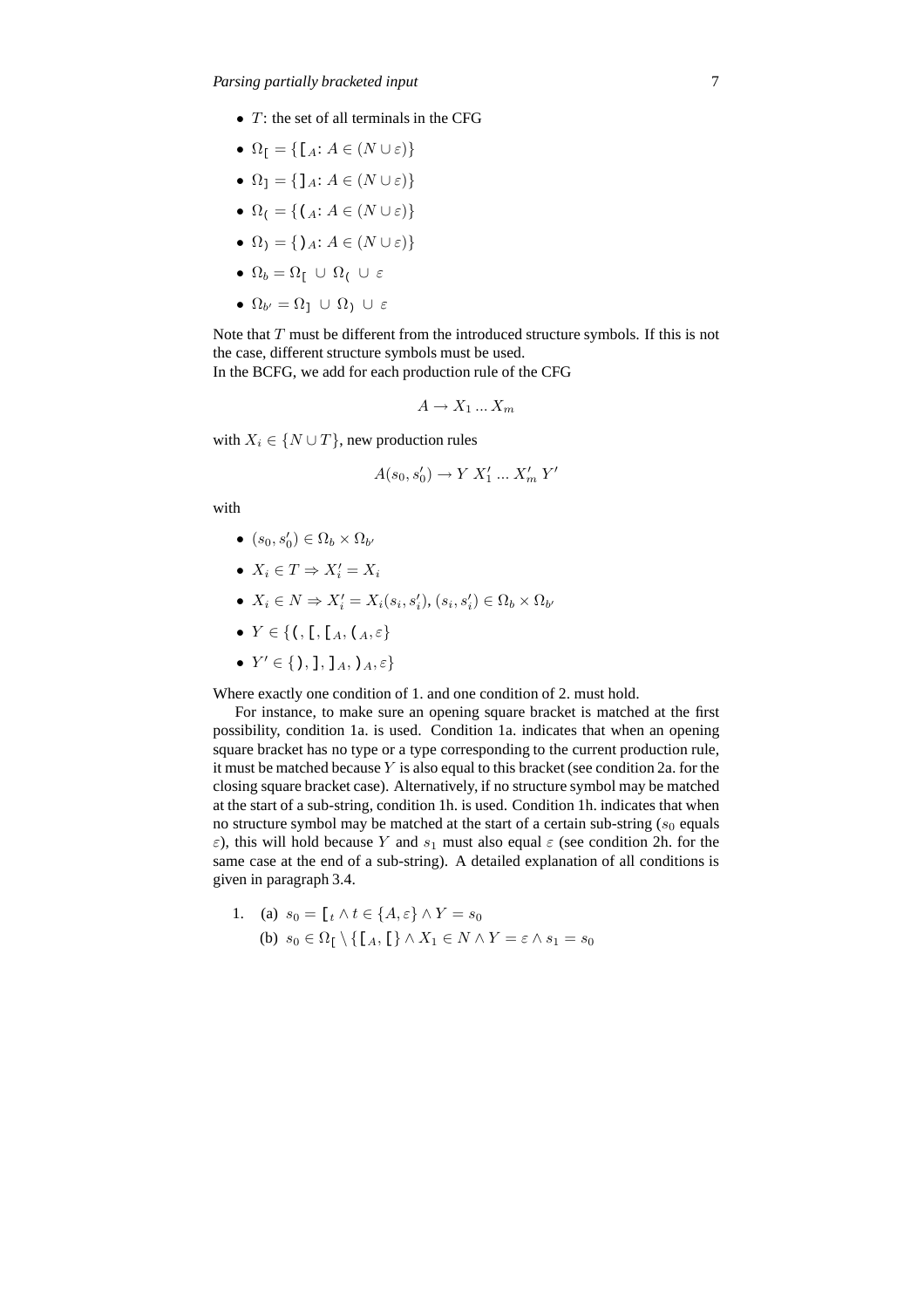(c) 
$$
s_0 = (t \wedge s'_0 = )t \wedge t \in \{A, \varepsilon\} \wedge Y = s_0 \wedge Y' = s'_0
$$
  
\n(d)  $s_0 = (t \wedge s'_0 = )t \wedge t \in \{A, \varepsilon\} \wedge X_1 \in N \wedge m > 1 \wedge Y = \varepsilon \wedge s_1 = s_0$   
\n(e)  $s_0 \in \Omega \wedge \{(a, (\}\wedge X_1 \in N \wedge Y = \varepsilon \wedge s_1 = s_0$   
\n(f)  $s_0 = (t \wedge s'_0 \neq )t \wedge t \in \{A, \varepsilon\} \wedge X_1 \in N \wedge Y = \varepsilon \wedge s_1 = s_0$   
\n(g)  $s_0 = \varepsilon \wedge X_1 \in T \wedge Y = \varepsilon$   
\n(h)  $s_0 = \varepsilon \wedge X_1 \in N \wedge Y = \varepsilon \wedge s_1 = \varepsilon$   
\n2. (a)  $s'_0 = 1t \wedge t \in \{A, \varepsilon\} \wedge Y' = s'_0$   
\n(b)  $s'_0 \in \Omega_1 \setminus \{1_A, 1\} \wedge X_m \in N \wedge Y' = \varepsilon \wedge s'_m = s'_0$   
\n(c)  $s'_0 = )t \wedge s_0 = (t \wedge t \in \{A, \varepsilon\} \wedge Y' = s'_0 \wedge Y = s_0$   
\n(d)  $s'_0 = )t \wedge s_0 = (t \wedge t \in \{A, \varepsilon\} \wedge X_m \in N \wedge m > 1 \wedge Y' = \varepsilon \wedge s'_m = s'_0$   
\n(e)  $s'_0 \in \Omega_1 \setminus \{1_A, 1\} \wedge X_m \in N \wedge Y' = \varepsilon \wedge s'_m = s'_0$   
\n(f)  $s'_0 = )t \wedge s_0 \neq (t \wedge t \in \{A, \varepsilon\} \wedge X_m \in N \wedge Y' = \varepsilon \wedge s'_m = s'_0$   
\n(g)  $s'_0 = \varepsilon \wedge X_m \in T \wedge Y' = \varepsilon$   
\n(h)  $s'_0 = \varepsilon \wedge X_m \in N$ 

An  $\varepsilon$ -production rule  $(A \to \varepsilon)$  in the CFG is converted to  $A(\varepsilon, \varepsilon) \to \varepsilon$  in the BCFG. As mentioned earlier, we only allow structural information for non-empty chunks.

# **3.4 Explanation of the conversion scheme**

For each production rule A of the CFG a number of new production rules are generated in the BCFG G (because of  $(s_0, s'_0) \in \Omega_b \times \Omega_{b'}$ ). For example, for a non-ε-production rule of a CFG:

 $A \rightarrow \ldots$ 

the conversion to  $G$  will generate at least 11 new production rules:

| $A(\varepsilon,\,\varepsilon)$   | $\rightarrow$     |               |          |                                                 |
|----------------------------------|-------------------|---------------|----------|-------------------------------------------------|
| $A(\varepsilon, 1)$              | $\longrightarrow$ |               | $\cdots$ | $\Box$                                          |
| $A(\varepsilon, \, 1_A)$         | $\longrightarrow$ |               | $\cdots$ | $\mathbf{I}_A$                                  |
| $A(\lbrack \cdot , \varepsilon)$ | $\rightarrow$     | -E            | .        |                                                 |
| $A($ [, ])                       | $\rightarrow$ [   |               | $\cdots$ | 1.                                              |
| $A(\lbrack 1, 1_A)$              | $\rightarrow$     | Г             | $\cdots$ | $\perp$ A                                       |
| $A(\lbrack A, \varepsilon)$      | $\longrightarrow$ | Lа            | .        |                                                 |
| $A([_A, 1])$                     | $\rightarrow$     | Lа            | $\cdots$ | Ι.                                              |
| $A(\lbrack A, \rbrack_A)$        | $\rightarrow$     | Lа            | $\cdots$ | $l_A$                                           |
| $A(\langle ,\rangle)$            | $\longrightarrow$ | $\left($      | $\cdots$ | $\left( \begin{array}{c} 1 \end{array} \right)$ |
| $A((A, )_A)$                     | $\longrightarrow$ | $\binom{4}{}$ |          | $\lambda_A$                                     |
|                                  |                   |               |          |                                                 |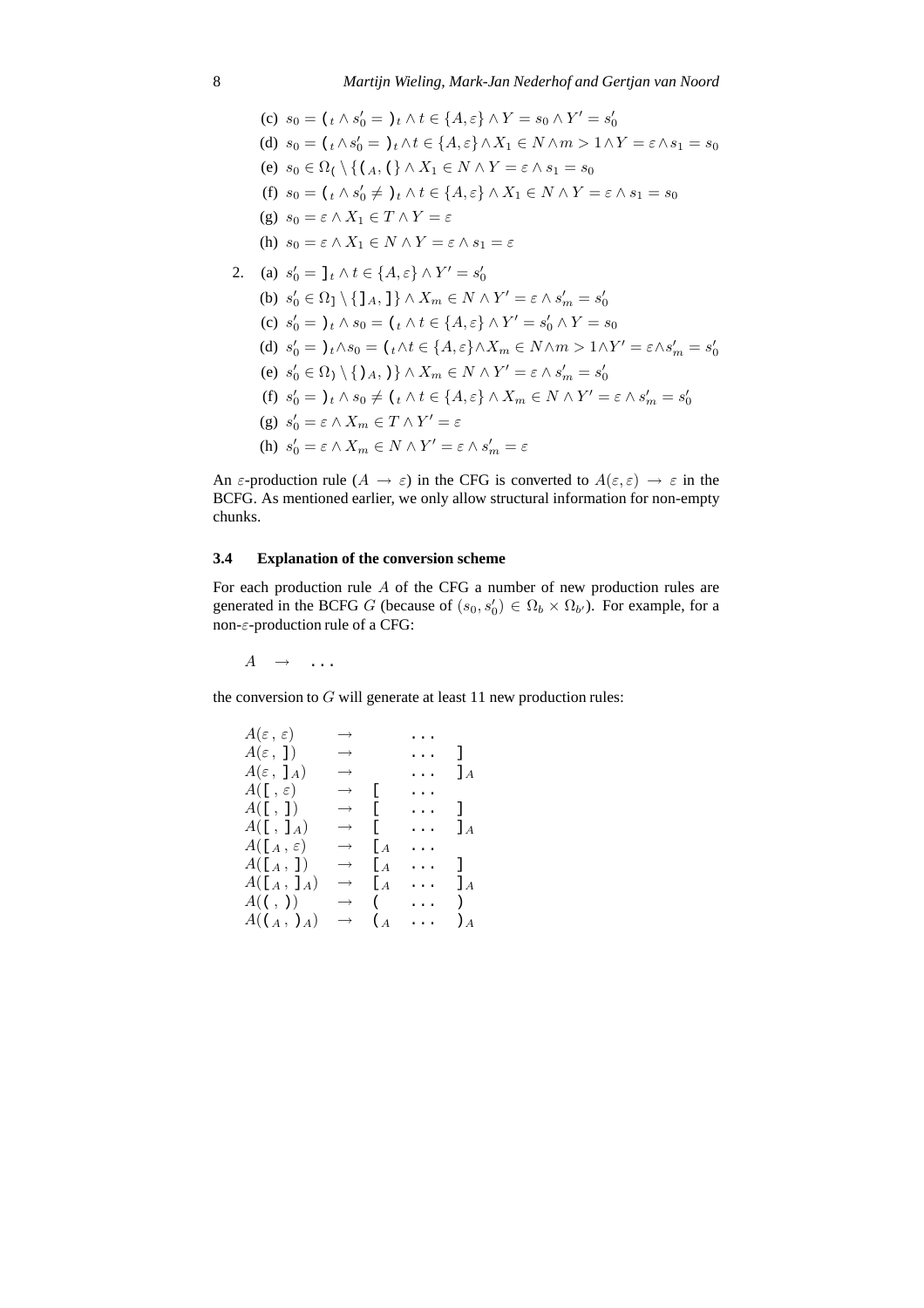Because non-terminals may exist in the right-hand side of the production rule  $A$ , it is possible that there are more production rules generated. This is discussed later.

The large number of generated production rules is necessary, because there must exist a production rule for each structure symbol in which it can be matched. If more non-terminals are present in the CFG, the number of structure symbols also increases (and this results in a larger grammar). An analysis of the number of generated production rules, based on the original production rules, the number of terminals and non-terminals in the CFG is given in a later section.

The conversion scheme enforces that terminals and non-terminals  $(X_i)$  remain in the same place in the generated production rule  $A(s_0, s'_0)$  as in the original production rule A.

The variables  $s_0$  and  $s'_0$  indicate which structure symbols are expected at the start and the end of the current input string. The variables  $Y$  and  $Y'$  indicate which structure symbols must be matched at the start and at the end of the current production rule.

As discussed earlier, ambiguity with respect to matching the brackets can occur with square brackets and round brackets in combination with unit-rules. This ambiguity is prevented by matching the structure symbols as soon as this is possible. The values of  $Y$  and  $Y'$  will therefore correspond when this is possible with  $s_0$  and  $s'_0$ .

In the next two paragraphs the influence of  $s_0$  and  $s'_0$  on Y and  $s_1$  will be discussed. The situation for  $Y'$  and  $s'_m$  is analogous, instead of the conditions of 1. the conditions of 2. will be used. The relevant conditions of the conversion scheme are mentioned at the end of each paragraph.

# **3.4.1** The influence of  $s_0$  and  $s'_0$  on Y

When a square bracket without a type is expected ( $s_0 = [$ ), this symbol can be matched in every production rule and thus the value of Y must equal  $s_0$ . This is also the case if a typified square bracket is expected with a type corresponding with the current production rule,  $s_0 = [A (1a)]$ .

When a pair of round brackets without a type is expected ( $s_0 = ($  and  $s'_0 = 1)$ ), these structure symbols can be matched in every production rule. If the production rule is a unit-rule or starts and/or ends with a terminal, the values of  $\overline{Y}$  and  $\overline{Y}'$ must equal the values of  $s_0$  and  $s'_0$ . If this is not the case, the values of Y and Y' must equal the values of  $s_0$  and  $s'_0$  or must both be equal to  $\varepsilon$ . Since the values of  $s_0$  and  $s'_0$  do not have to apply to the same chunk and can be matched later, the values of Y and Y' can also be equal to  $\varepsilon$ . The same arguments can be applied for a situation in which a pair of typified round brackets is expected with a type corresponding to the current production rule,  $s_0 = (A \text{ and } s'_0 =)A$  (**1c,d**).

If no structure symbol can be matched,  $s_0 = \varepsilon$ , Y is left out (**1g,h**).

Finally, if a typified bracket is expected with a type not corresponding to the current production rule, it is not possible to match this structure symbol in the current production rule. This is also the case if a matchable opening round bracket is expected without the matchable closing round bracket. If the right-hand side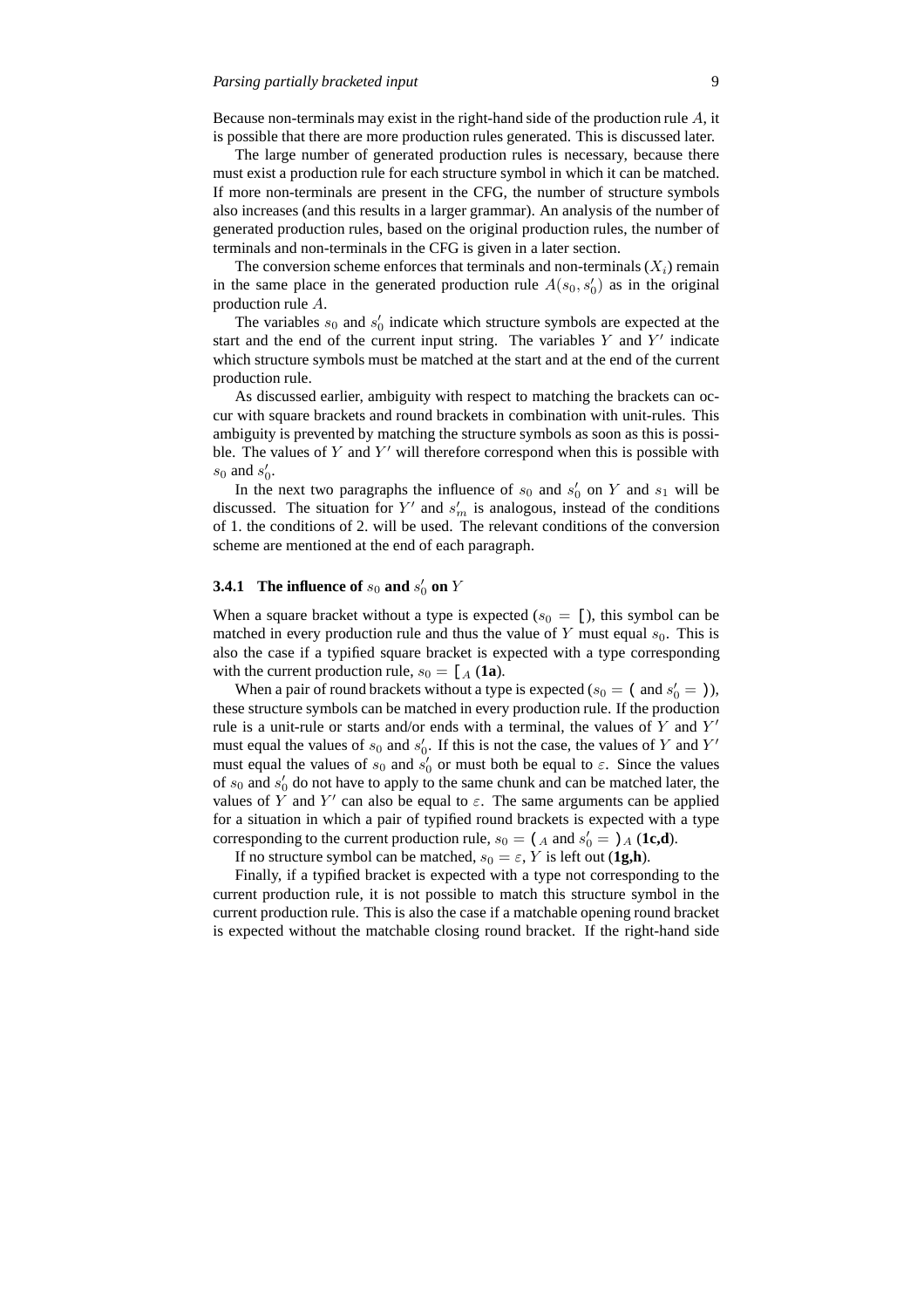of the production rule does not start with a terminal, the value of  $Y$  must equal  $\varepsilon$  (**1b,e,f**). In the other case no production rule is generated, because the typified bracket cannot be matched.

# **3.4.2** The influence of  $s_0$  and  $s'_0$  on  $s_1$

If no structure symbol can be matched, the current input string  $w$  may not start with a structure symbol. If the right-hand side of the current production rule A starts with a non-terminal  $B$ , the start of  $w$  is parsed with the production rule belonging to B. Since  $w$  may not start with a structure symbol, the production rule of  $B$  may not start with a structure symbol. Therefore the value of  $s_1$  must be equal to  $\varepsilon$  (**1h**).

If a typified bracket of a different type than A is expected at the start of  $w$ , this structure symbol cannot be matched in the current production rule. This is also the case if a matchable opening round bracket is expected without a matchable closing round bracket. In these cases the value of  $s<sub>0</sub>$ , like in the previous situation, must be passed on to  $B(s_1 = s_0)$  where the structure symbol can possibly be matched (**1b,e,f**).

If a pair of round brackets can be matched and the right-hand side of the nonunit production rule starts and ends with a non-terminal, it is also possible to pass on the round brackets. In that situation  $s_1$  must be equal to  $s_0$ . This has to be possible, because  $s_0$  and  $s'_0$  can apply to different chunks and therefore should be matched later. Only in the previous three situations, the value of  $s_1$  is specified. If a structure symbol is matched in the current production rule, the value of  $s_1$  is free (**1a,c**).

The value of the variable  $s_1$  is free if the right-hand side of the production rule does not consist of one element (being a non-terminal). The values of the other variables  $s_i$  and  $s'_i$  for  $1 < i < m$  are always free.

## **3.4.3 Free variables**

If the value of one or more variables ( $s_i$  and  $s'_i$ ) is free, this results in the generation of multiple production rules for the same  $A(s_0, s'_0)$ . For every possible combination of variable values  $s_i$  and  $s'_i$  a production rule must exist. This is illustrated by the following production rule (the complete CFG consists of two non-terminals):

 $A \rightarrow Bb$ 

We limit ourselves to the generated production rules for  $A([B, \varepsilon])$ . This means that at the beginning a typified bracket is expected unequal to the current type ( $B \neq A$ ) and at the end no structure symbol may be present: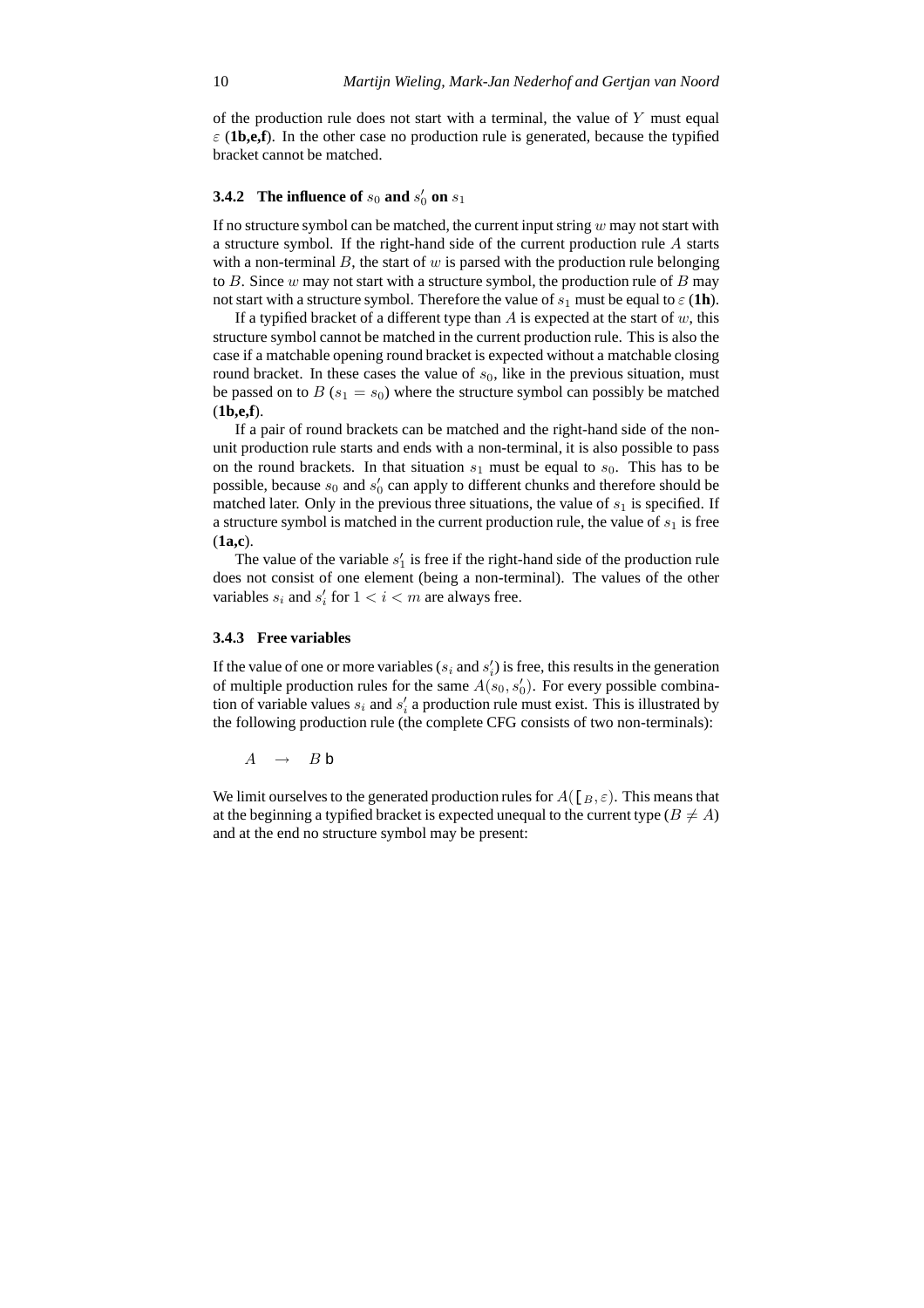

Figure 2: *Conversion of generated parse trees (left: BCFG, right: CFG)*

| $A(\lbrack B,\varepsilon)$ | $\longrightarrow$ | $B(\lceil_B, \varepsilon \rceil)$ b |
|----------------------------|-------------------|-------------------------------------|
| $A([B,\varepsilon])$       | $\rightarrow$     | $B(\lceil_B, \rceil)$ b             |
| $A([B,\varepsilon])$       | $\rightarrow$     | $B([B, Y_A)$ b                      |
| $A([B,\varepsilon])$       | $\rightarrow$     | $B([B, B B)$ b                      |
| $A(\lbrack B,\varepsilon)$ | $\longrightarrow$ | $B([B, 1)$ b                        |
| $A([B,\varepsilon])$       | $\rightarrow$     | $B([B, B_A)$ b                      |
| $A(\lbrack B,\varepsilon)$ | $\rightarrow$     | B([B, B], b)                        |

If there are more free variables present  $(s_i \text{ or } s'_i)$ , this results in a significant increase of the number of production rules of  $G$ . This will be explained in more detail later.

Several examples of parsing an annotated input string by a BCFG are given in appendix A (downloadable from: http://www.martijnwieling.nl).

## **3.5 Converting generated parse trees**

After the annotated input string has been parsed according to the BCFG, the final step is to convert the BCFG parse trees to CFG parse trees. This can be realized very easily by applying the following two steps (this is also illustrated in figure 2):

- Every  $A(s_i, s'_i)$  is replaced by A
- All structure symbols ( $Y \neq \varepsilon$ ) are removed

# **3.6 Properties of the BCFG**

In this paragraph we show that the BCFG can parse all legally annotated input strings. A legally annotated input string means that there exists a parse tree in the CFG for the unannotated input string, which adheres to the structure indicated by the annotation. We also show that no extra ambiguity is caused by the annotation of the input string with structural information.

The conversion scheme enforces that terminal and non-terminal symbols remain in the same order as in the CFG. The only difference between the CFG and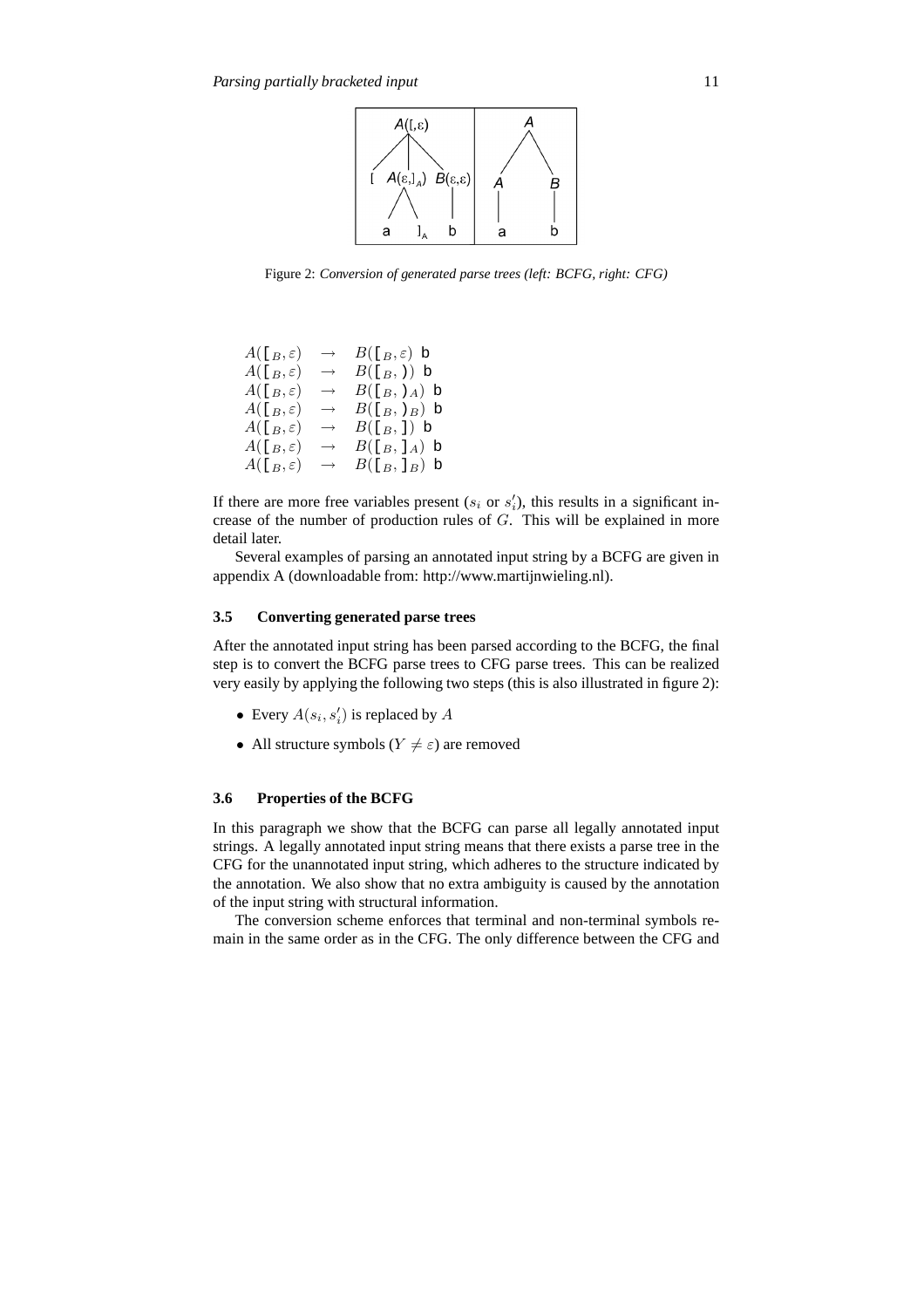the BCFG is therefore the use of structural information. We therefore will focus on this aspect in the following.

• *Property 1*: The BCFG can parse all input strings which can be constructed with the CFG with the addition of legal structural information

*Proof*: The conversion scheme stores (by using  $s_0$  and  $s'_0$ ) the structure symbols with which the current input string may start and end. Because of  $(s_0, s'_0) \in$  $\Omega_b \times \Omega_{b'}$  all combinations of matching structure symbols are present for every production rule and the current input string may therefore start and end with all possible structure symbol combinations. Because of  $(s_i, s'_i) \in \Omega_b \times \Omega_{b'}$ , the non-terminals (parsing sub-strings) on the right-hand side of every production rule may also start and end with all possible structure symbol combinations. The only exception is that  $s_1$  and  $s'_m$  may depend on  $s_0$  and  $s'_0$  respectively, but this is only the case when they indicate structure symbols which are expected at the start or end of the current input string (and for this case all possible explanations were possible).

Since a square bracket or a pair of round brackets can be matched only if it does not have a type, or has a type corresponding with the current production rule (see condition a and c), only input strings can be parsed which have a legal annotation.

• *Property 2*: The BCFG does not generate CFG-equivalent parse trees for an input string.

*Proof* : CFG-equivalence of two BCFG parse trees means that if both BCFG parse trees are converted to CFG parse trees (see the previous paragraph) these parse trees are identical.

Assume there exist two BCFG parse trees for a certain annotated input string which are CFG-equivalent. In that case, it is necessary that a structure symbol is present in different places in the parse tree. This means that it must be possible to ignore a structure symbol when it can be matched first and subsequently match it in a later stage (without parsing terminals in between).

To ignore a matchable opening square bracket, the corresponding variable  $(s_0)$ must be equal to  $\varepsilon$  (see condition g and h). This results in  $s_1$ , if it is present, being equal to  $\varepsilon$ . As a consequence, the value  $s_0$  of the production rule  $X_1$  will also be equal to  $\varepsilon$ . This process will repeat itself. To parse the input string correctly, a terminal must be matched (see condition g). This shows that it is not possible to ignore a matchable opening square bracket and match it in a later stage, before matching a terminal.

The case for a matchable closing square bracket is identical, with  $s_0$  replaced by  $s'_0$ ,  $s_1$  by  $s'_m$  and  $X_1$  by  $X_m$ .

The same arguments (for  $s_0$  **and**  $s'_0$ ) hold for a pair of round brackets if the right-hand side of the production rule consists of one non-terminal. If this is not the case (condition d) round brackets can be ignored, but can never be matched again defining the same chunk. No production rules are generated where a single round bracket can be matched.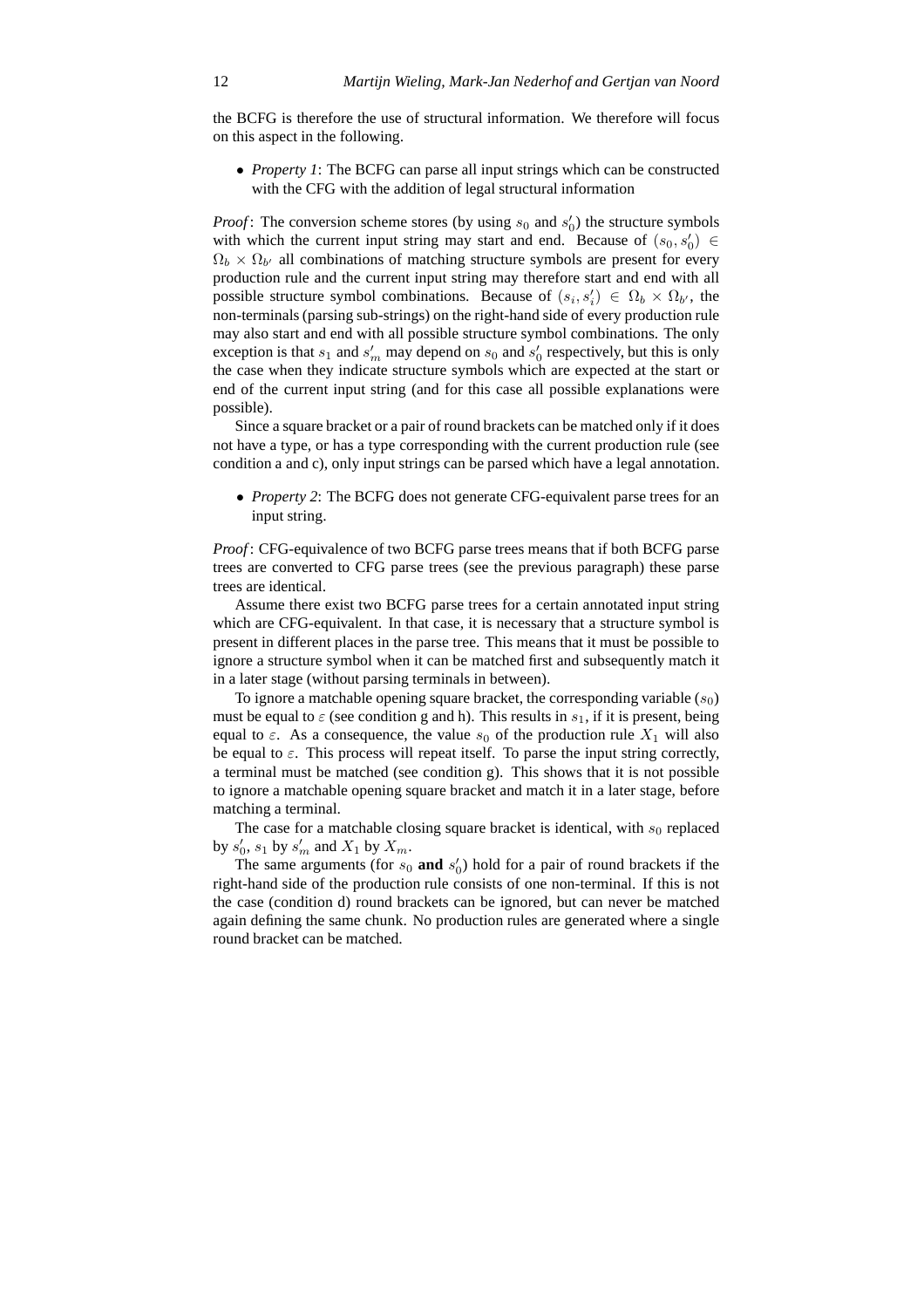As we have shown, it is not possible to ignore a matchable structure symbol and match it in a later stage without matching a terminal in between. This contradicts our assumption and we can conclude that there are no CFG-equivalent parse trees generated for a certain annotated input string.

## **3.7 Number of generated production rules**

The BCFG will consist of a large number of production rules which depends on the number of non-terminals  $(N)$  in the CFG, the number of non-terminals  $(Z)$ in the right-hand side of every single production rule and the type of  $X_1$  and  $X_m$ (terminal or non-terminal). An  $\varepsilon$ -production rule in the CFG will only generate a single production rule in the BCFG.

Four other cases can be distinguished:

- 1.  $X_1$  and  $X_m$  are both terminals
- 2.  $X_1$  is a terminal and  $X_m$  is a non-terminal, or vice versa
- 3.  $X_1$  and  $X_m$  are both non-terminals and  $m > 1$
- 4.  $X_1$  is a non-terminal and  $m = 1$

When a production rule only consists of terminals, 11 production rules will be generated in the BCFG. In this case no ambiguity problem exists and the same production rules are generated as for  $G_f$  (section 3). When Z non-terminals are present in the production rule (not at the start and the end), 2Z free variables are present (s<sub>i</sub> and s'<sub>i</sub>). Every free variable has  $2N + 3$  possible values ( $|\Omega_b|$  or  $|\Omega_{b'}|$ ). The number of generated production rules in the BCFG for a production rule in the CFG which starts and ends with a non-terminal is therefore given by the following formula:

$$
C_0 = 11 \cdot (2N + 3)^{2Z} \tag{1}
$$

The total number of generated production rules in the BCFG for a production rule of the CFG beginning with a terminal and ending with a non-terminal (or vice versa) is given by the following formula<sup>1</sup>:

$$
C_1 = (22N + 27) \cdot (2N + 3)^{(2Z - 1)}
$$
 (2)

For a production rule of the CFG which starts and ends with a non-terminal and  $m > 1$ , the following formula is used to calculate the number of generated production rules in the  $BCFG<sup>1</sup>$ :

$$
C_2 = (44N^2 + 108N + 67) \cdot (2N + 3)^{(2Z - 2)} \tag{3}
$$

When a production rule of the CFG consists only of one non-terminal  $(m = 1)$ , the number of production rules in the BCFG is given by the following formula<sup>1</sup>:

$$
C_3 = 44N^2 + 108N + 65\tag{4}
$$

<sup>1</sup>A precise calculation is given in appendix B (downloadable from: http://www.martijnwieling.nl)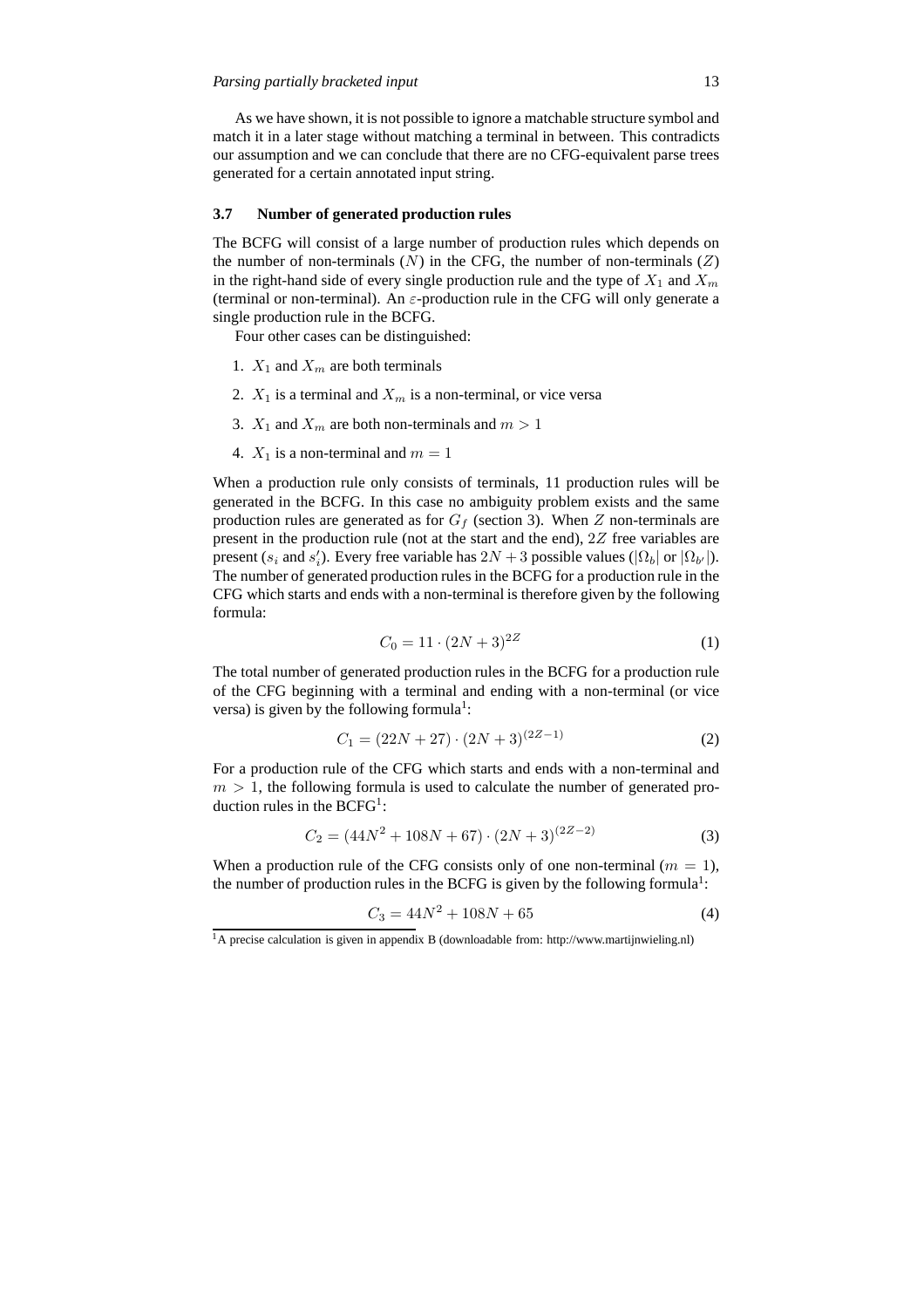For  $C_0$ ,  $C_1$ ,  $C_2$  and  $C_3$  it is clear that the number of generated production rules equals  $O(N^{2Z})$ . The total number of generated production rules in the BCFG based on a CFG consisting of

- p production rules where  $X_1$  and  $X_m$  are both terminals
- q production rules where  $X_1$  is a terminal and  $X_m$  is a non-terminal (or vice versa)
- r production rules where  $X_1$  and  $X_m$  are both non-terminals and  $m > 1$
- s production rules where  $X_1$  is a non-terminal and  $m = 1$
- $t \varepsilon$ -production rules

thus equals:

$$
|G| = p \cdot C_0 + q \cdot C_1 + r \cdot C_2 + s \cdot C_3 + t
$$

If the original CFG is converted to Chomsky Normal Form, the right-hand side of every production rule in the CFG consists of one terminal or two non-terminals. In this case q, s and t equal 0, the value of Z equals 0 for  $C_0$  and the value of Z equals 2 for  $C_2$ . The total number of generated production rules  $G_c$  then equals:

$$
|G_c| = p \cdot C_0 + r \cdot C_2
$$

with  $C_0 = 11$  and  $C_2 = (44N^2 + 108N + 67) \cdot (2N + 3)^2$ . The number of generated production rules in  $G_c$  thus has a polynomial degree,  $O(N^4)$ .

If the CFG is not in Chomsky Normal Form, but the highest number of non-terminals in the right-hand side of a production rule of the CFG is known  $(Z_{max})$ , the number of generated production rules also has a polynomial degree,  $O(N^{2Z_{max}})$ .

## **4 Discussion**

We did not investigate in what way the size of the BCFG influences the time needed to parse an input string. Both the Earley-algorithm and the CYK-algorithm have a time complexity depending on the size of the grammar and therefore will be influenced. However, it is likely that new production rules can be generated on the fly and thus will alleviate the problem.

When it is undesirable to use a BCFG with a large number of production rules, it is also possible to use the ambiguous conversion scheme. After the parse trees have been generated according to this BCFG ( $G_f$  with the addition that  $\varepsilon$ production rules remain the same and do not get any structure symbols), the parse trees have to be converted to CFG parse trees by removing the structure symbols. In a subsequent sweep duplicate parse trees can be then be removed.

In our study we only allow structural information for non-empty chunks. If structural information is also desired for empty chunks, the conversion scheme